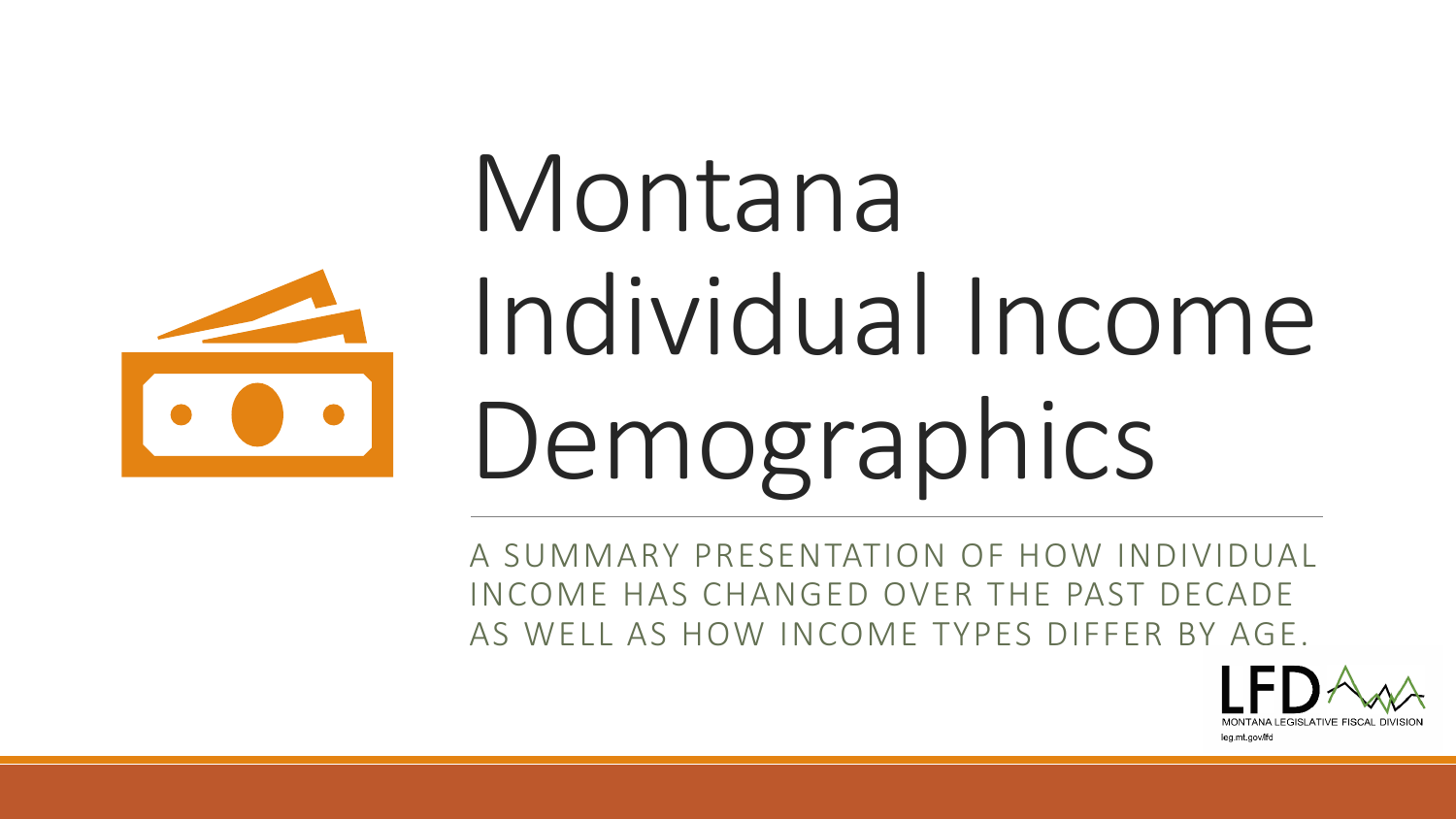## Data

- Calendar year income tax returns from 2009-2018
- Tax return data includes information on all types of income earned in a particular year as well as the county of the taxpayer
- For this analysis, only Montana resident data was utilized
- Since part of this study sought to understand how tax liability changes as the population ages, only those tax returns with at least \$1 of tax liability were used.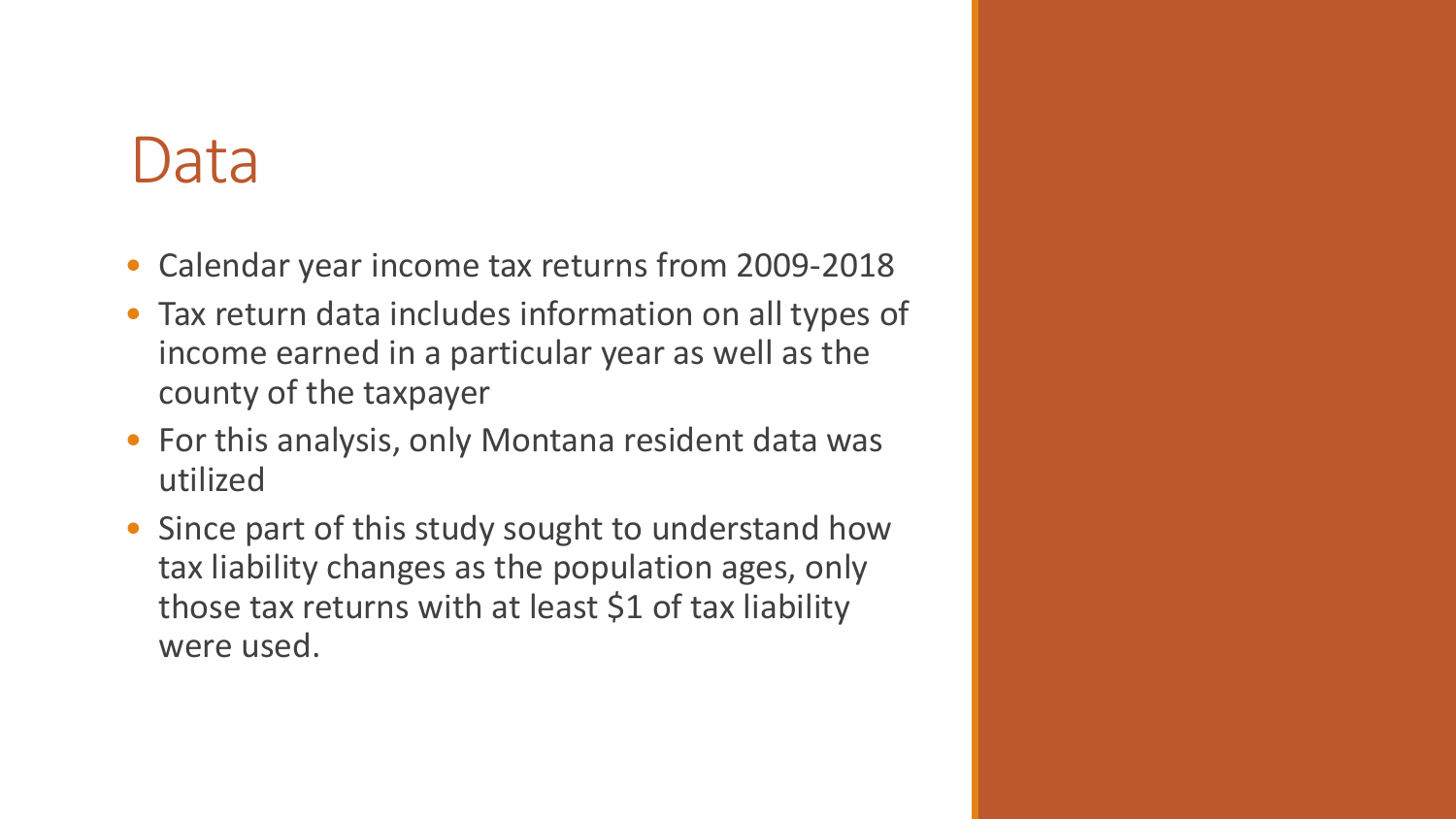

### Median Total Income (CY 2009)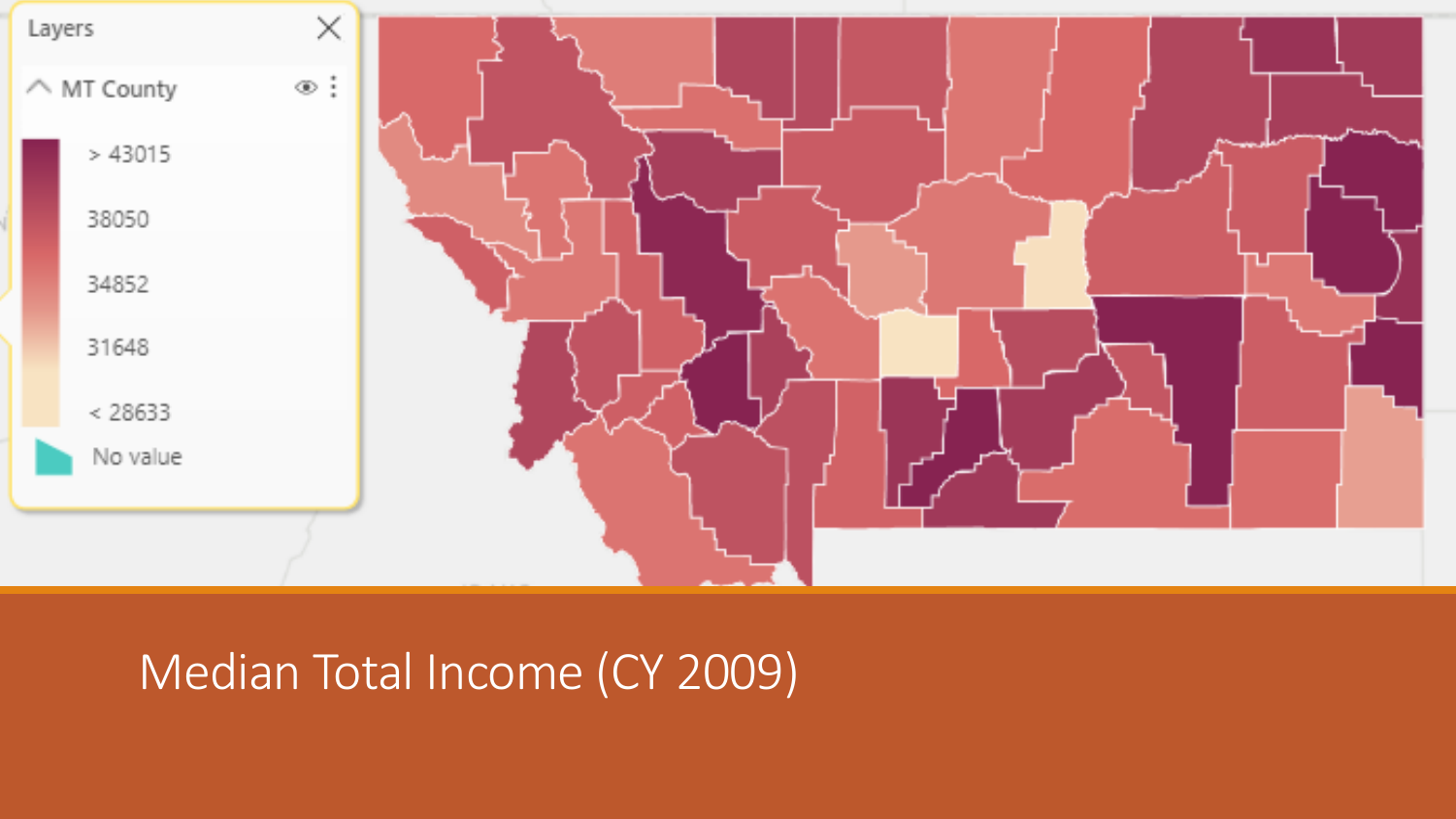

### Median Total Income (CY 2018)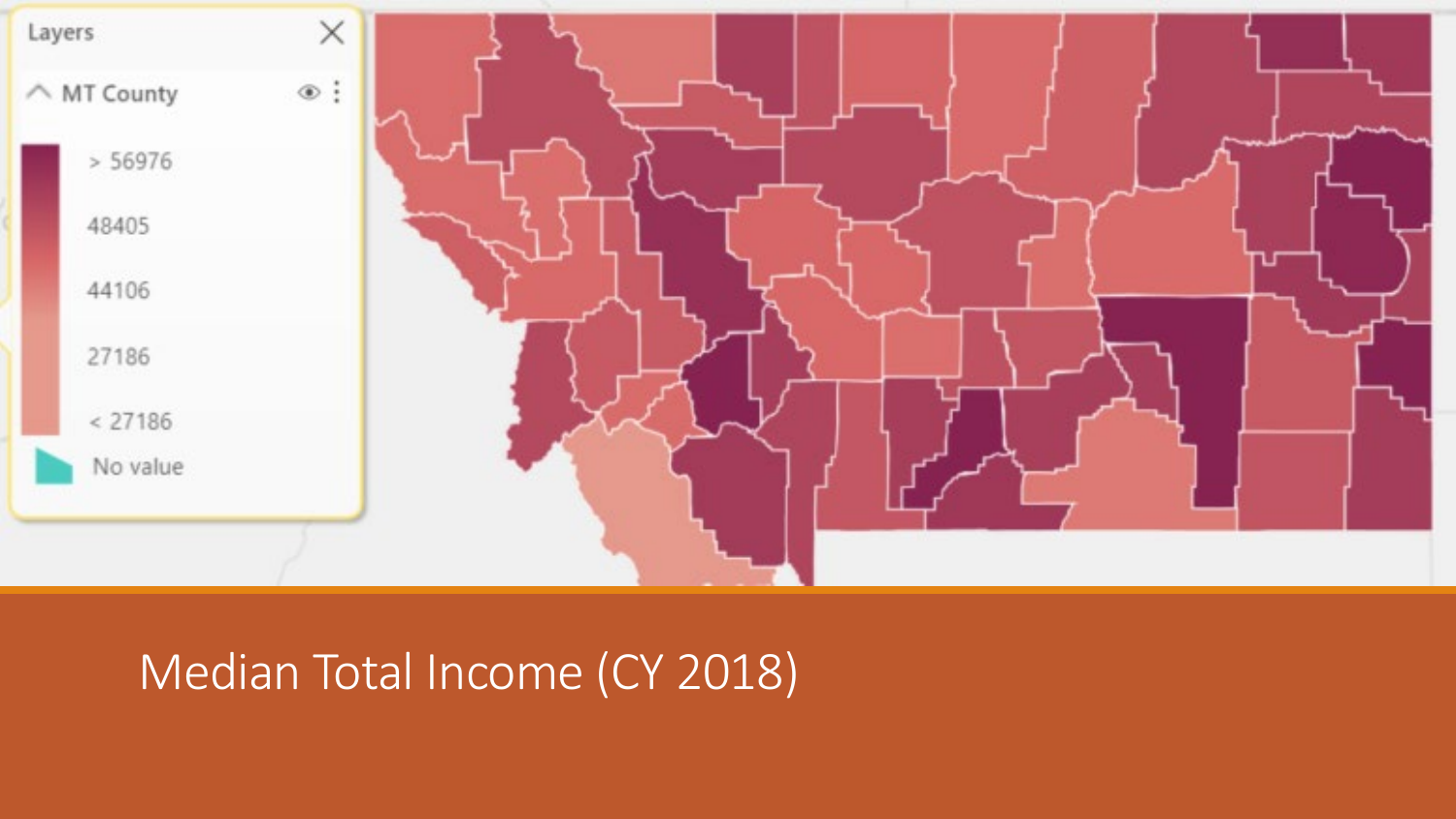#### Individual Income Growth (CY 2009-CY 2018)



- Statewide, income growth increased by 52%.
- Income growth was seen across all counties.
- Strong growth was especially common in many Western Montana counties.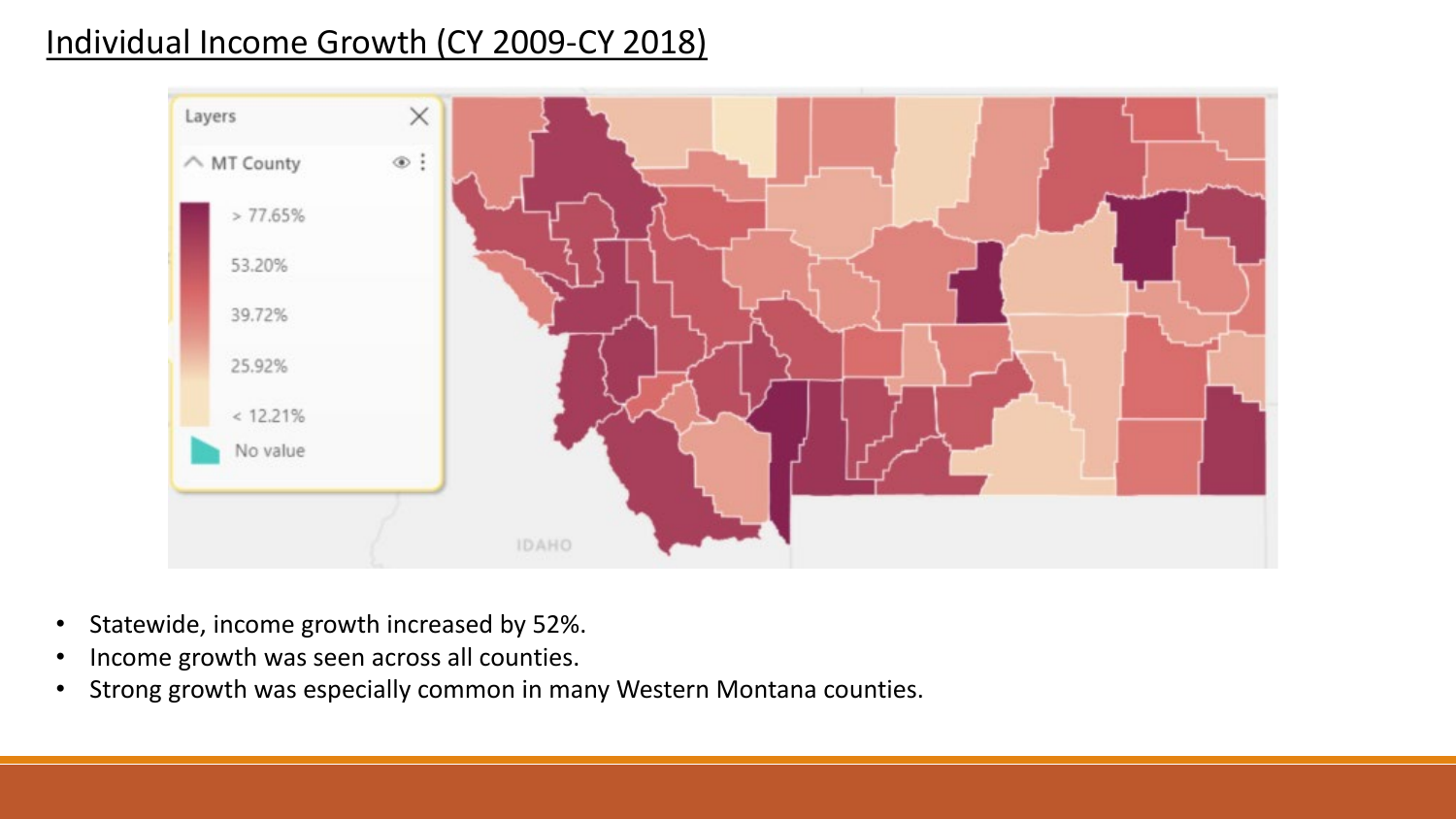#### Individual Income Growth for tax filers over 65 (CY 2009-CY 2018)



- Statewide, income growth among those aged over 65 increased by 126%.
- Some small counties saw large increases, likely due to small populations.
- Gallatin county saw income growth in those aged over 65 by 240% over the past decade.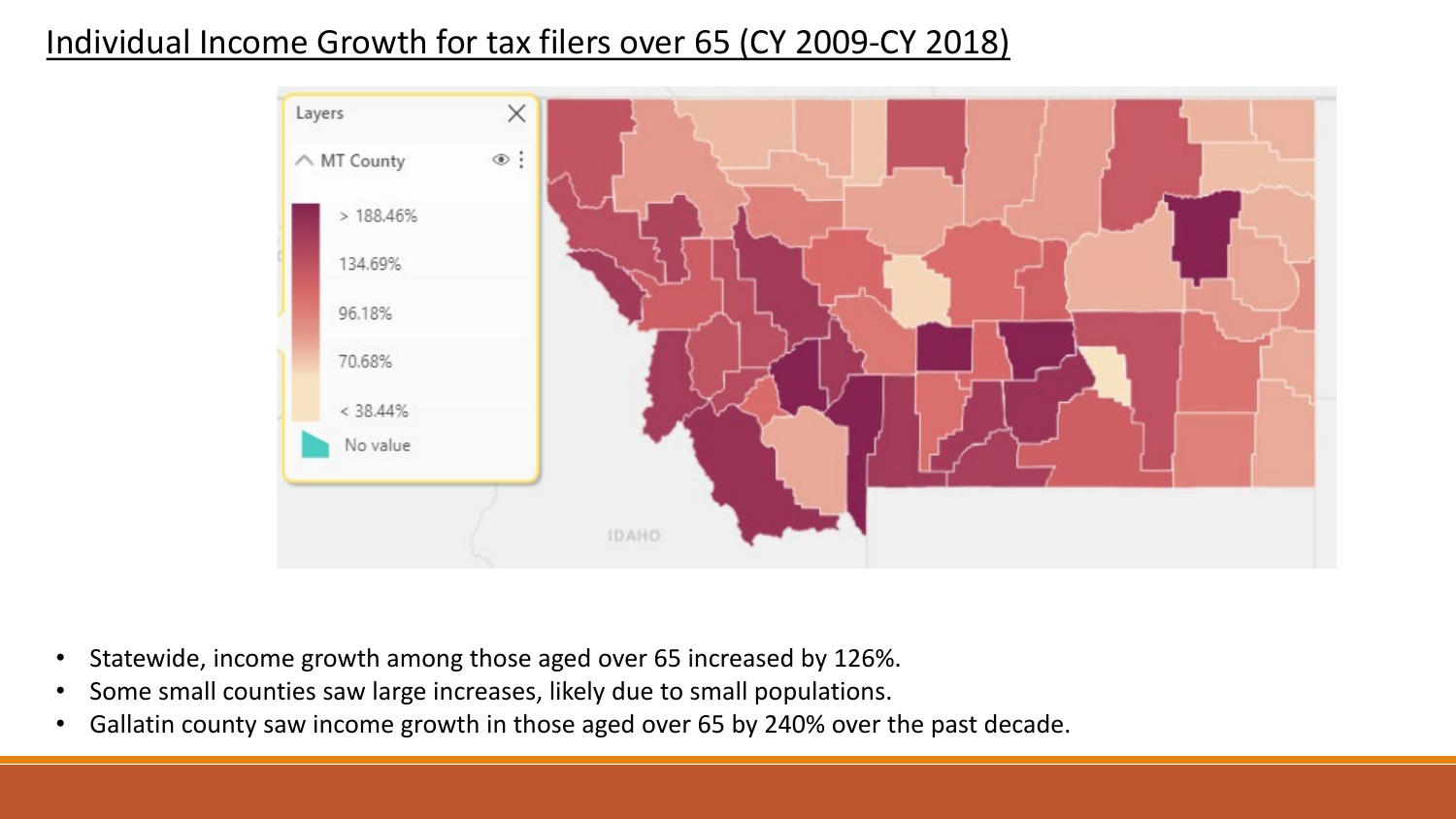

## How Does Income Change by Age?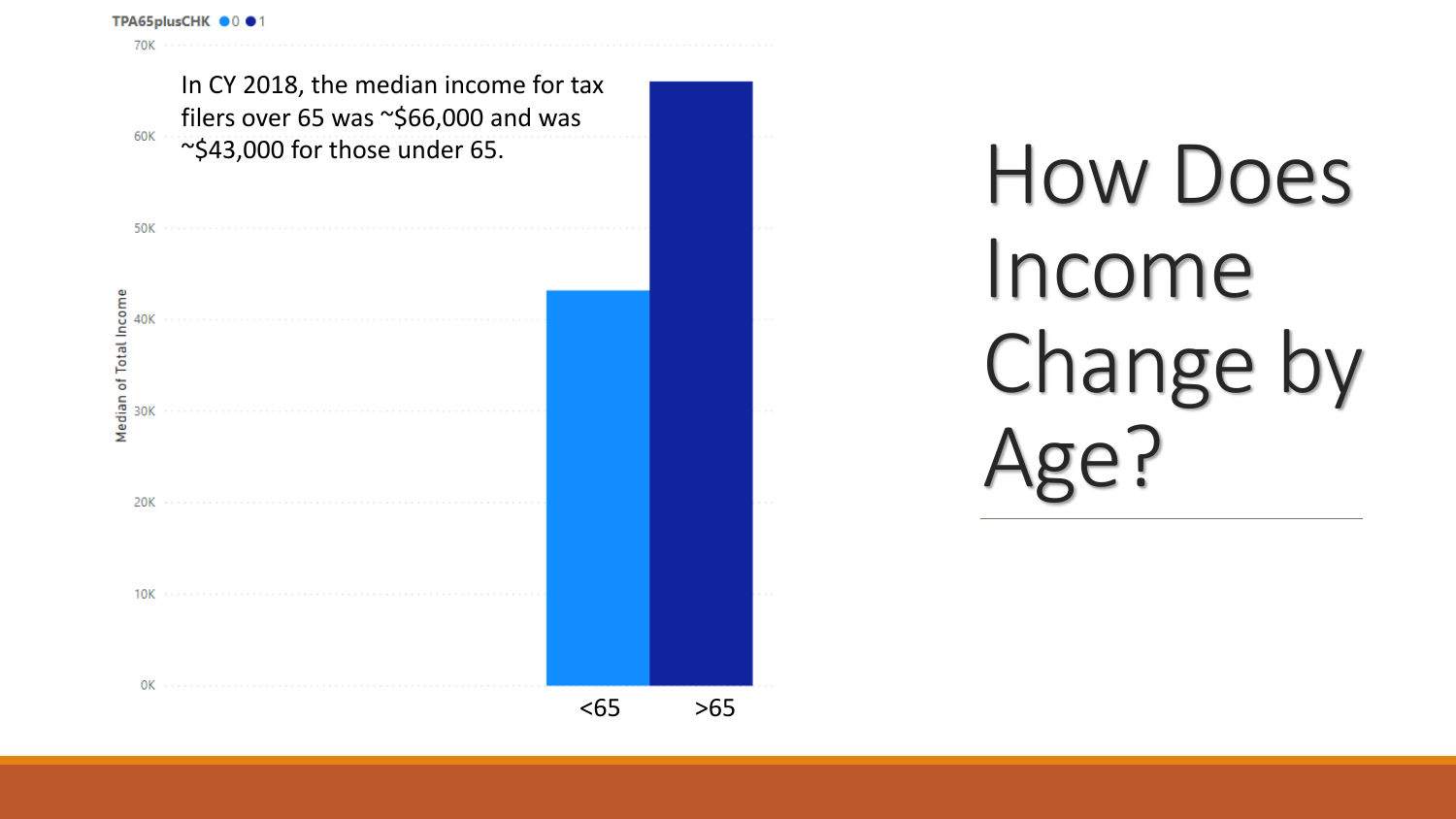Even though Montanans aged over 65 typically make more, those under 65 make up a substantially larger portion of total statewide individual income.

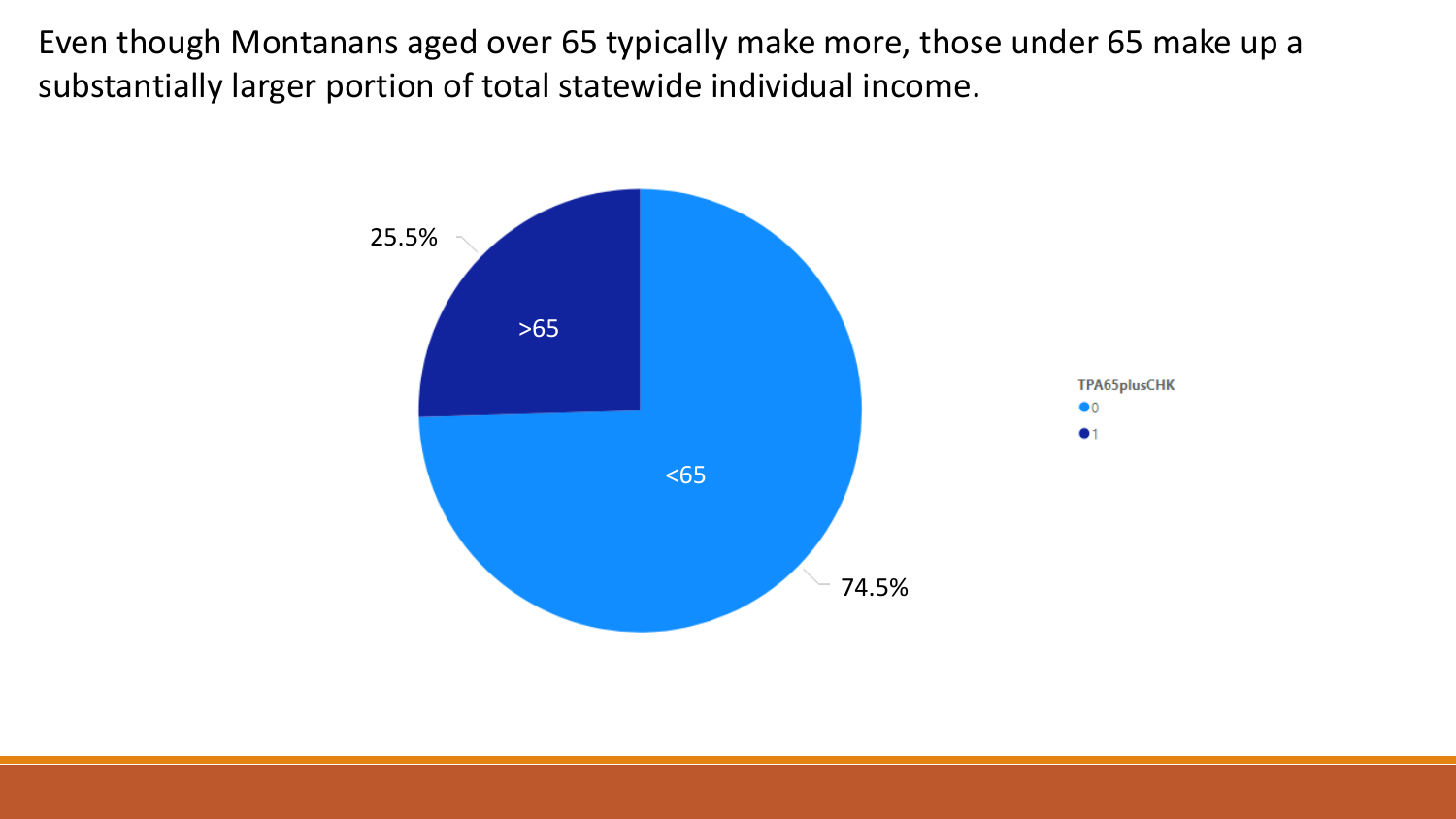However, the share of total individual income attributed to those over 65 has grown over the past decade, likely a result of our ageing population and people relocating to MT.



In 2009, those older than 65 made up 17.2% of statewide individual income. By 2018 this percentage had grown to 25.5%.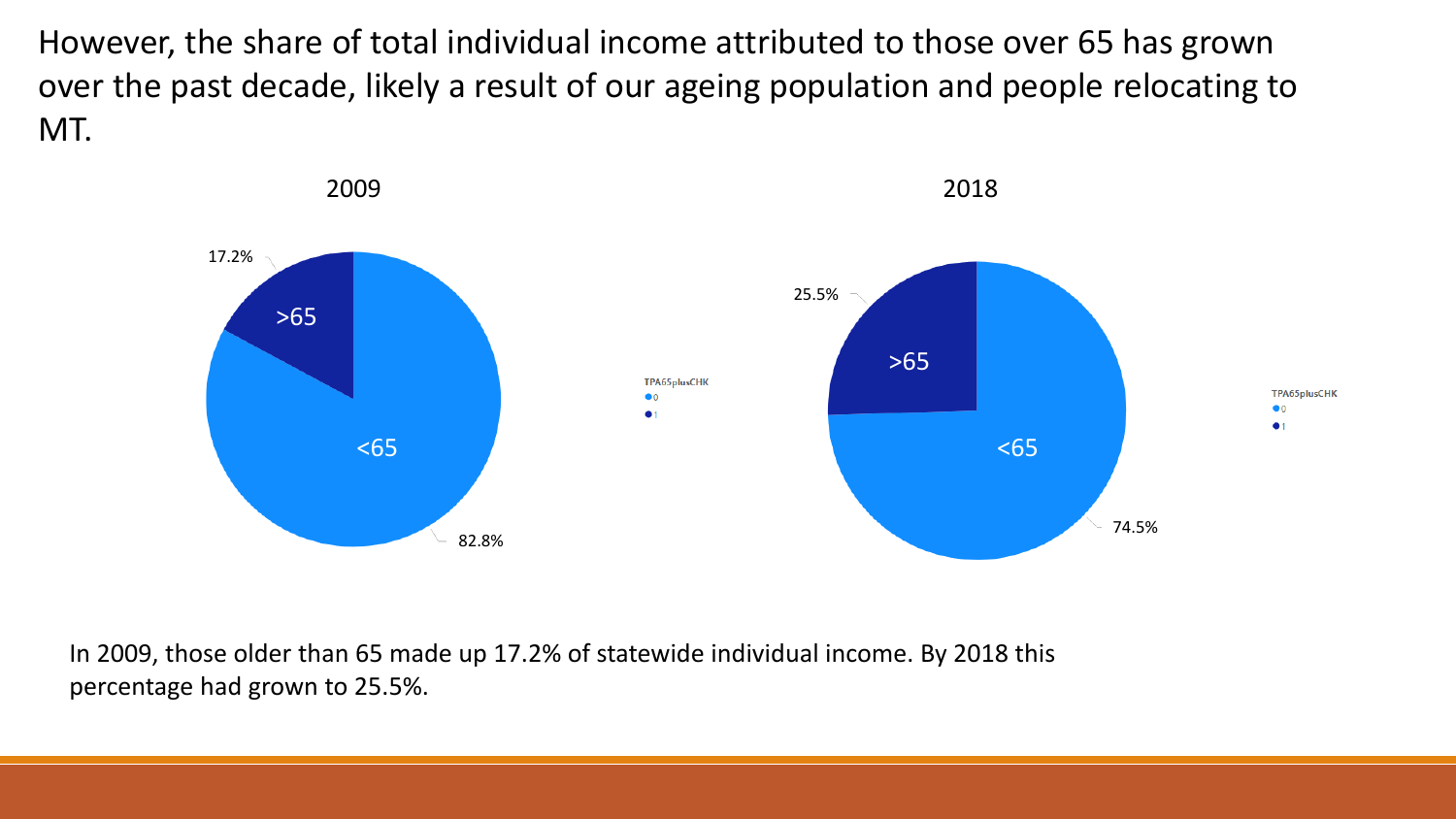## What is the relationship between age, income, and tax liability?



income.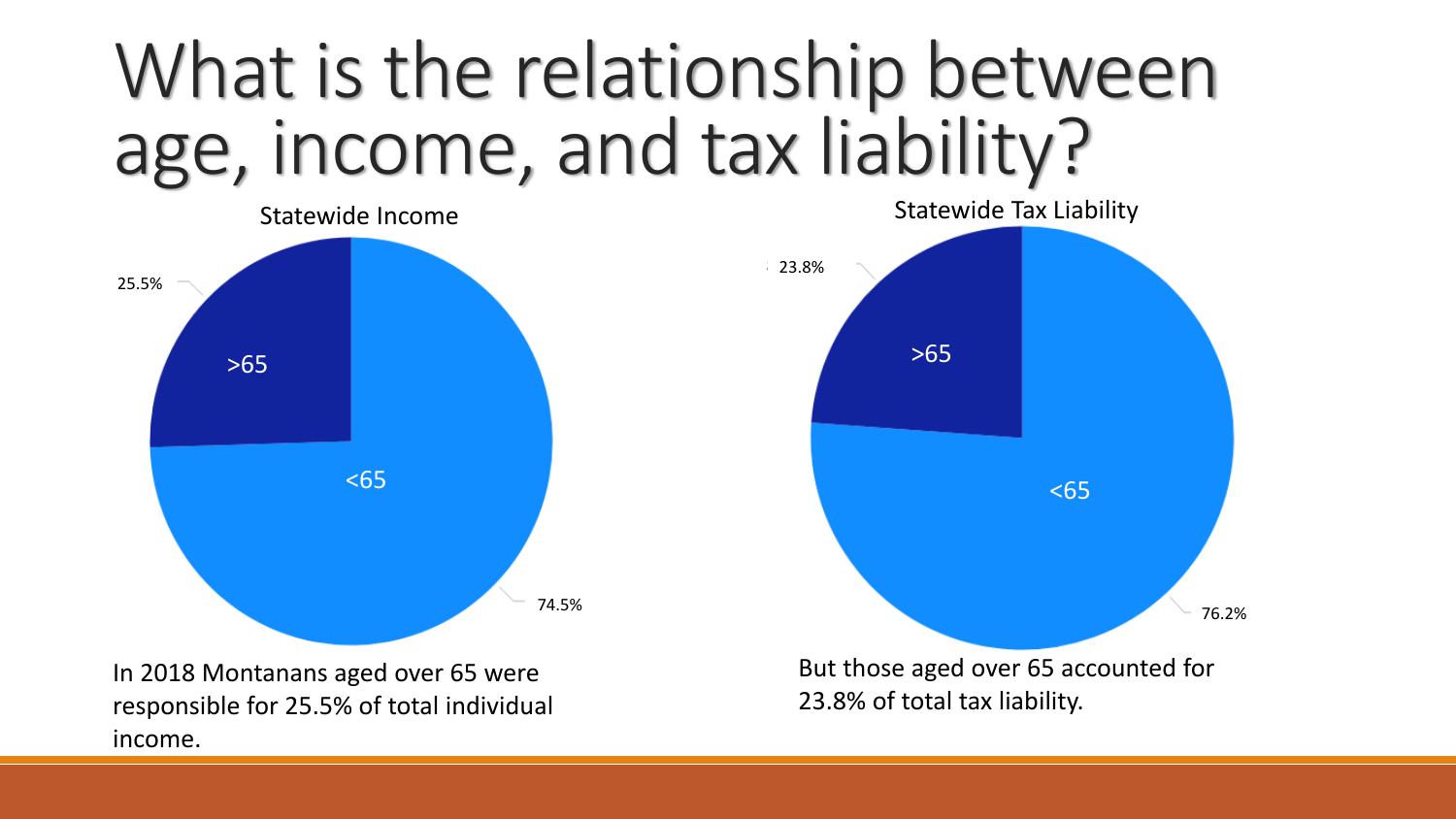

How does the individual taxable income and tax liability change by age?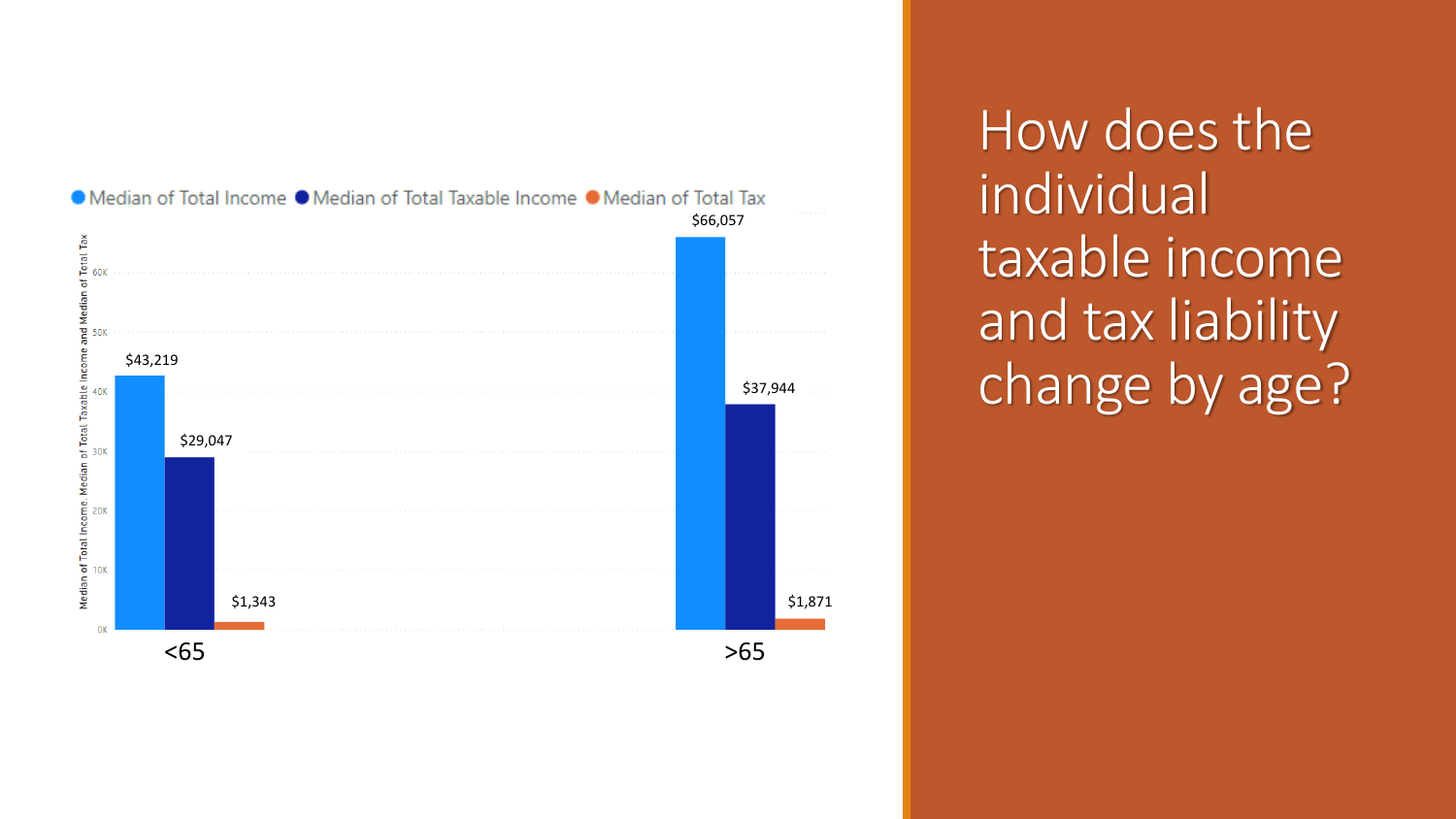#### Total tax liability of those aged under 65 is 3.1% of total income while those aged over 65 is 2.8%.

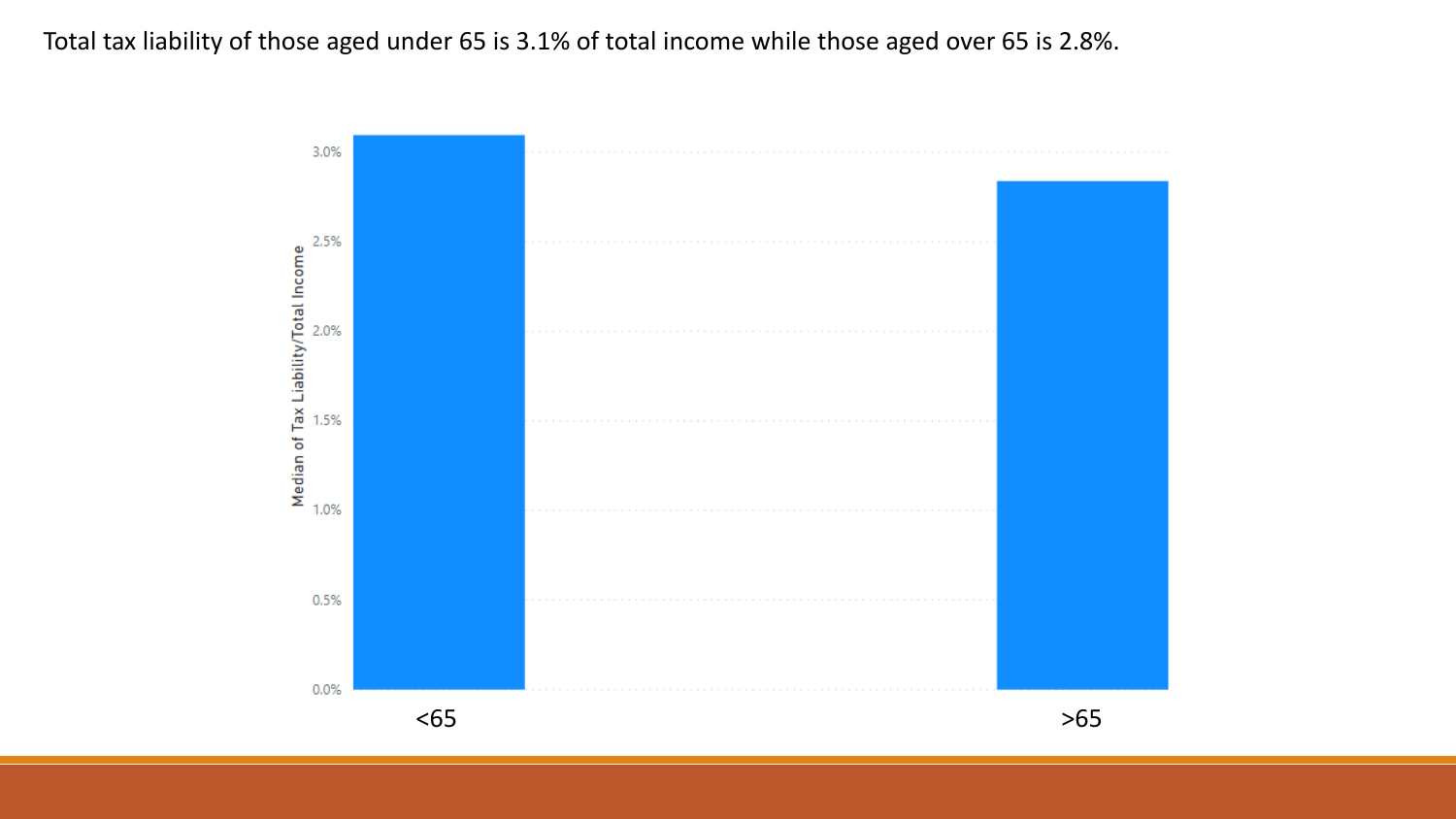#### Sources of income vary dramatically between the two age cohorts.